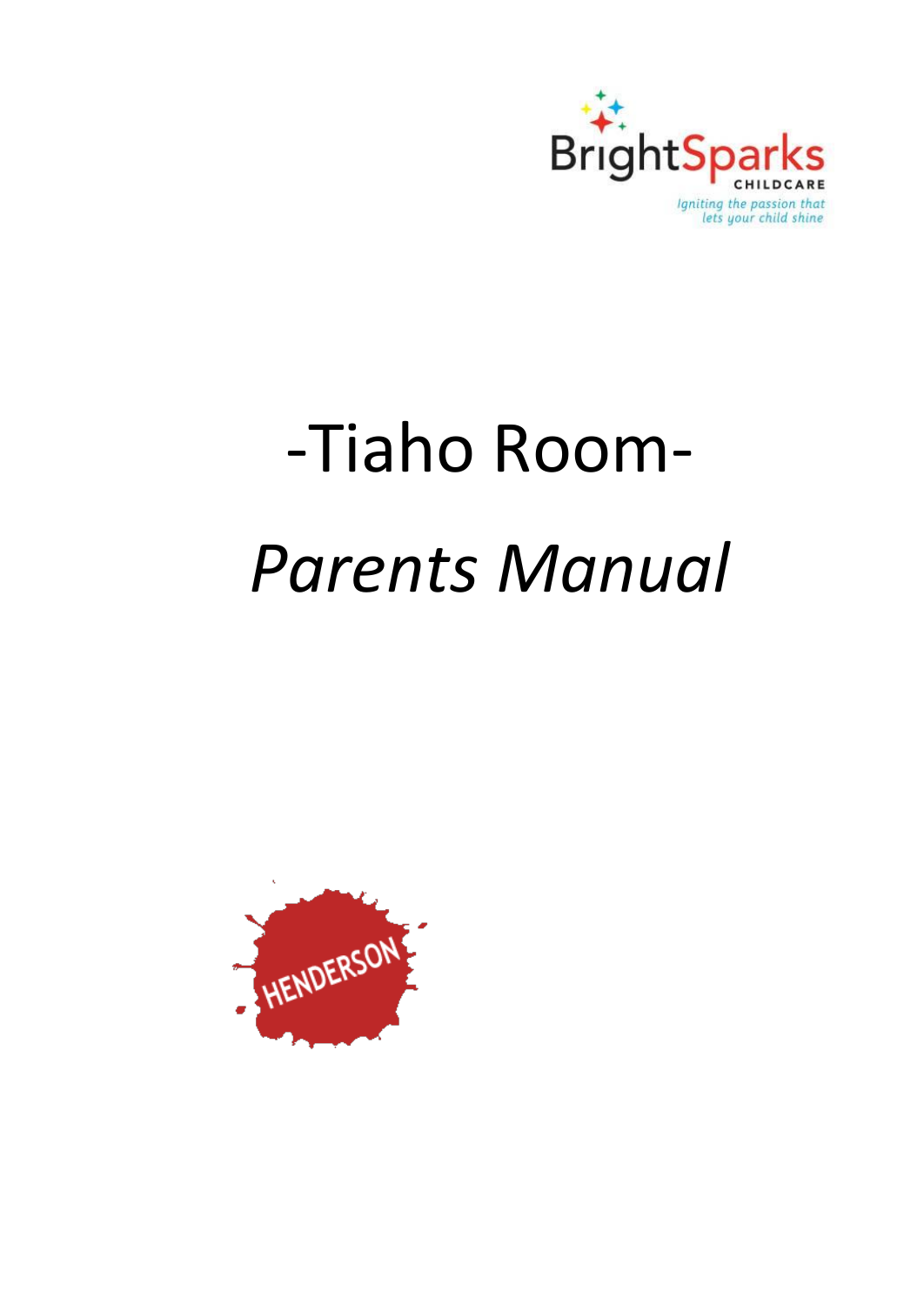#### **Welcome to the Tiaho Room**

A very warm welcome to Bright Sparks Childcare Henderson and most importantly to the Tiaho Room. The purpose of this manual is to give all Tiaho parents a good understanding of the Tiaho setting, its teachers and other details that are of great importance.

We have a friendly, open door-policy so feel free to ask anything, drop in anytime and stay for a while. You will see happy, sociable children and teachers.

In this room the children are engaging in various activities that promotes developmental milestones and exploration which enhances their abilities.





**Eunice Shin Teacher**



**Barbara Reneti Pramod Bhakshi Harpreet Kaur Head Teacher Teacher Teacher**

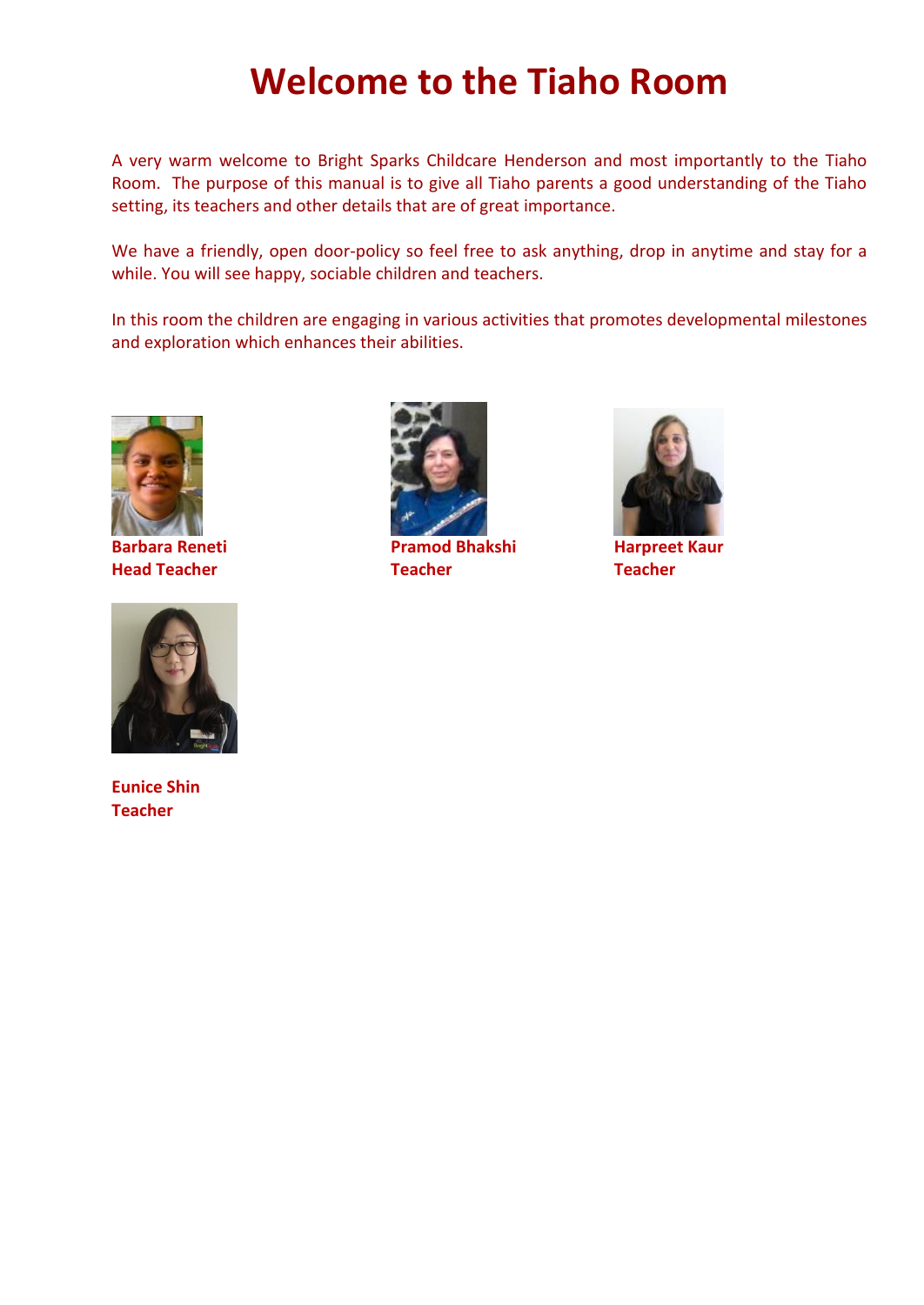# **Flow of the day Babies - Under One's**

**N.B. The flow of the day is flexible and adapted to suit the flow of play and exploration of our children. We are flexible to children's needs and parents' requests in relation to food, sleep time and feed time.**

| $7.00 - 7.45$ am  | Arrival, Breakfast - Greet and meet parents/teachers/children                                                 |
|-------------------|---------------------------------------------------------------------------------------------------------------|
| 8.30 am           | Nappies are checked and changed                                                                               |
| 9.00 am           | Morning tea and also teacher-child interaction                                                                |
| 9.30 am           | Bottles are given before morning sleep otherwise stipulated by parents                                        |
| $9.40 - 10.40$ am | Sleep very much dependent on the individual child                                                             |
| 10.40 am          | Nappies are checked and changed when the child is awake                                                       |
| 11.00 am          | Lunch is provided                                                                                             |
| 11.30 am          | Teacher/child engage in their environment Providing stimulation through<br>activities/movements. Provocations |
| 12.40 pm          | Nappies are checked and changed                                                                               |
| 12.40 -1.40 pm    | Provoking activities, one to one interactions                                                                 |
| $2.00 - 2.30$ pm  | Afternoon tea and later the nappies are checked                                                               |
| 3.00 pm           | Bottles are provided and then afternoon sleep                                                                 |
| $4.30 - 5.30$ pm  | Arrival of parents/whanau, nappies are checked and changed                                                    |
| 5.30 pm           | Late snack providedwinding down for the day                                                                   |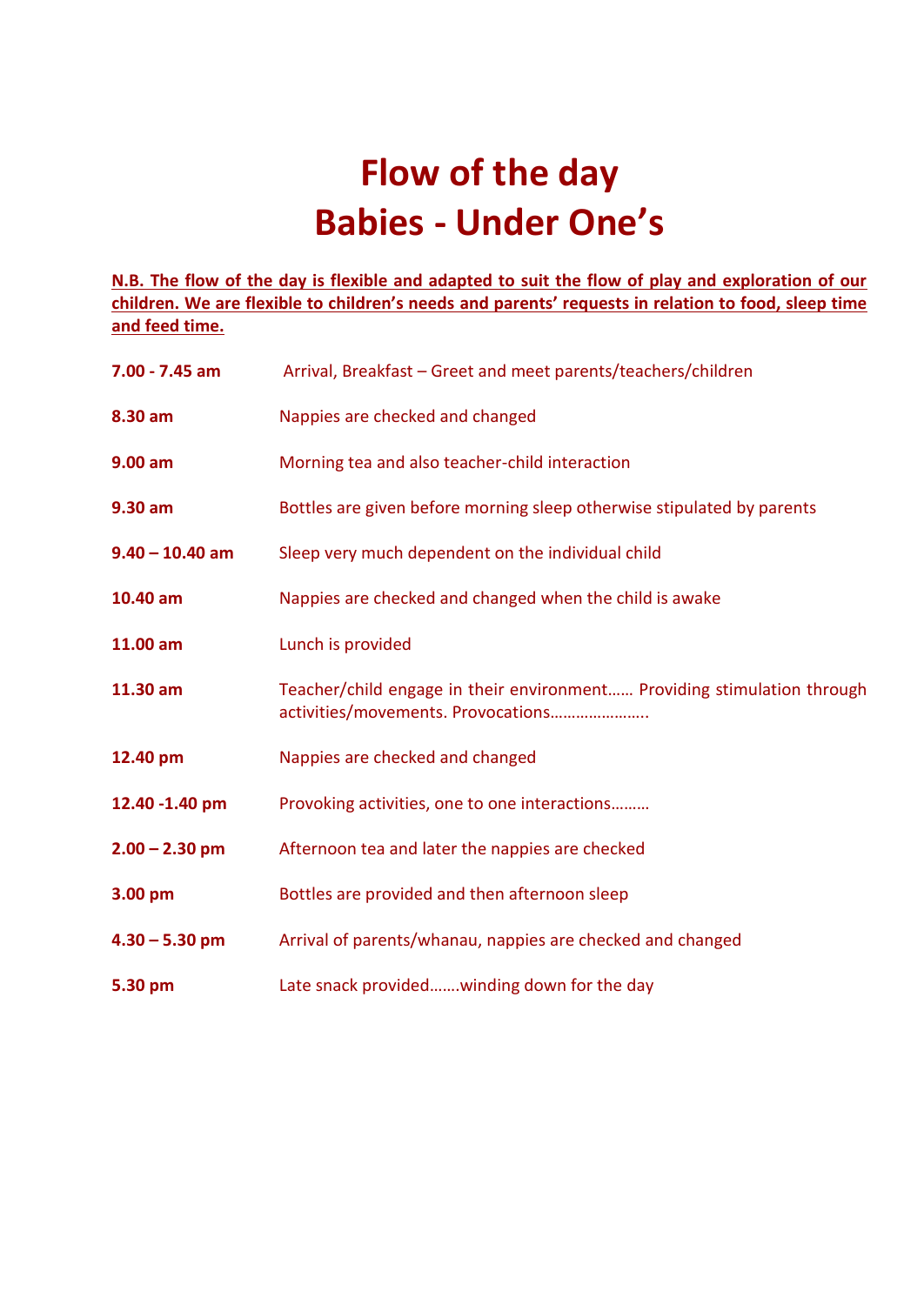# **Flow of the day Over One's**

- **7.00 - 8.00 am** Arrival, Breakfast club in Clareo, Greet and meet with parents/teachers/children
- **8.30 am** Nappies are checked and changed
- **8.50 – 9.00 am** Tidy up; Mat time and hand washing before morning tea
- **9.00 – 9.30 am** Morning tea
- **9.30 – 10.00 am** Morning activities with indoor and outdoor exploration
- **10.15 am** Nappies are checked and changed while children are playing
- **10.50 – 11.00 am** Children start to come in; wash hands for lunch
- **11.00 – 11.30 am** Lunchtime
- **11.30 – 1.00 pm** The children are sleeping
- **1.00 – 1.30 pm** As children are getting up the nappies are checked and changed. Children will have a bottle or warm milk in a sipper cup
- **1.30 – 2.00 pm** Children can initiate their play to the activities that are set-up
- **2.00 – 2.15 pm** Encourage children to tidy up followed by the washing of hands for afternoon tea
- **2.30 – 3.30 pm** Free play
- **4.00 pm** Nappies are checked and changed
- **4.30 – 4.45 pm** Late snacks. Quiet activities inside
- **5.00 – 6.00 pm** Tidy up room. Cracker Club; Reading or quiet activities, home time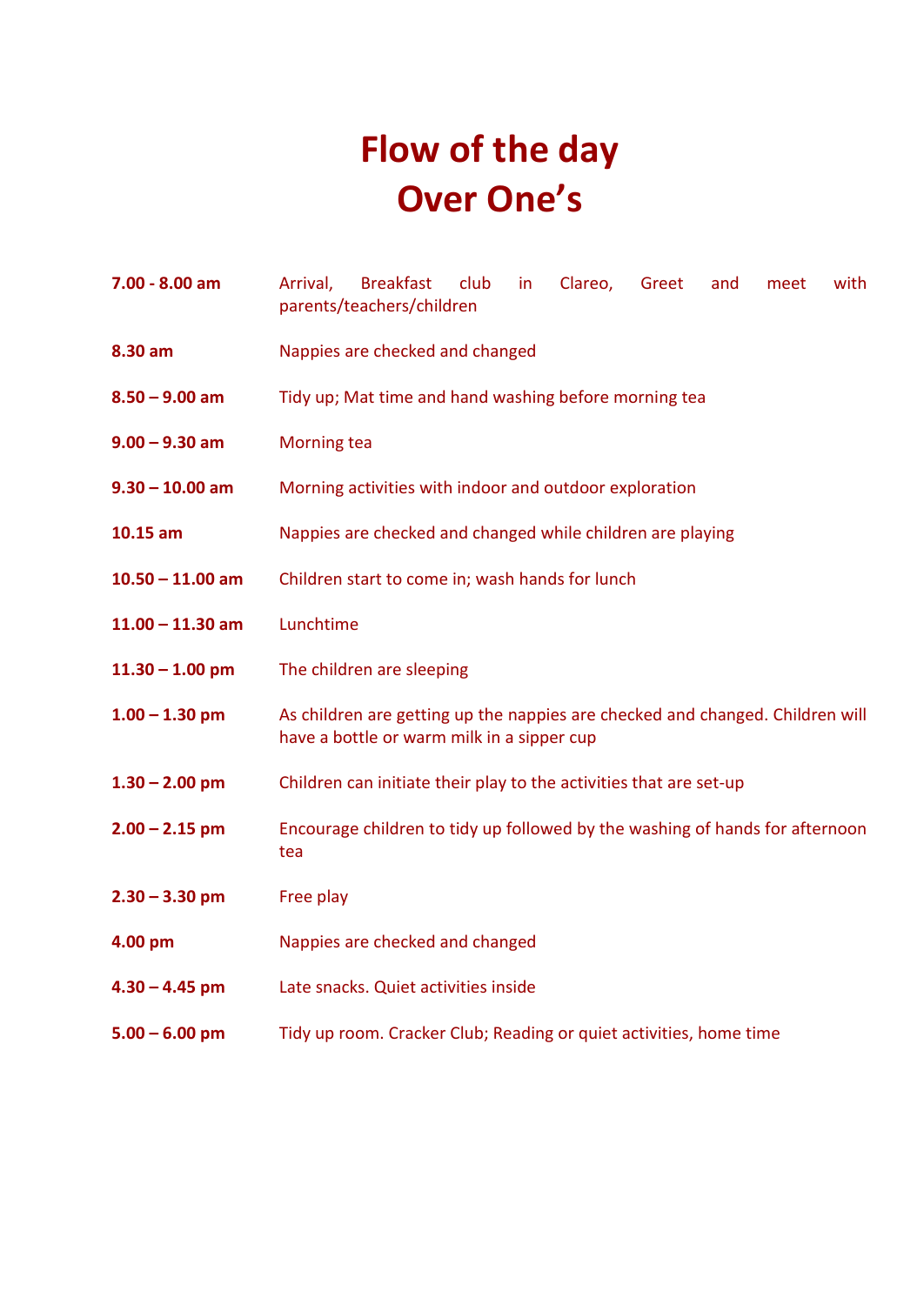## **Library Visits**

We aim to visit the Henderson Library whenever possible. We have a good relationship with Catherine, the children's librarian and she also comes once a month to read stories to the children here at Bright Sparks.

#### **Local Walks**

We support children getting out to their local community by taking them on walks to different places. In the past, we have walked to Te Pai Park, Scott's Seafood Place (to see the fishes). Getting out and about in the local community is an educational experience, offering children opportunities to learn about walking, exercise, having fun and noticing the small things you don't get to see from the window of a car. When you have enrolled your child, you would have granted permission for local walks so permission is not sought as we do not use public transport. If you have any concerns, please speak to one of the Tiaho teachers.

#### **Active Movement**

Active movement, a Sport and Recreation New Zealand (SPARC) initiative for children under five is about engaging in quality physical movement experiences, which develop and enhance the growth of the child. Early childhood experiences of quality physical movement strongly affect the healthy development of a child's brain – as well as their body. Bright Sparks have chosen to offer Active Movement sessions in the centre employing a specialist practitioner to provide these. Active Movement is designed and run by Kane Hancy who holds a Bachelor of Recreation Sports qualification. The Tiaho children participate in Active Movement sessions once a week and these are eagerly anticipated.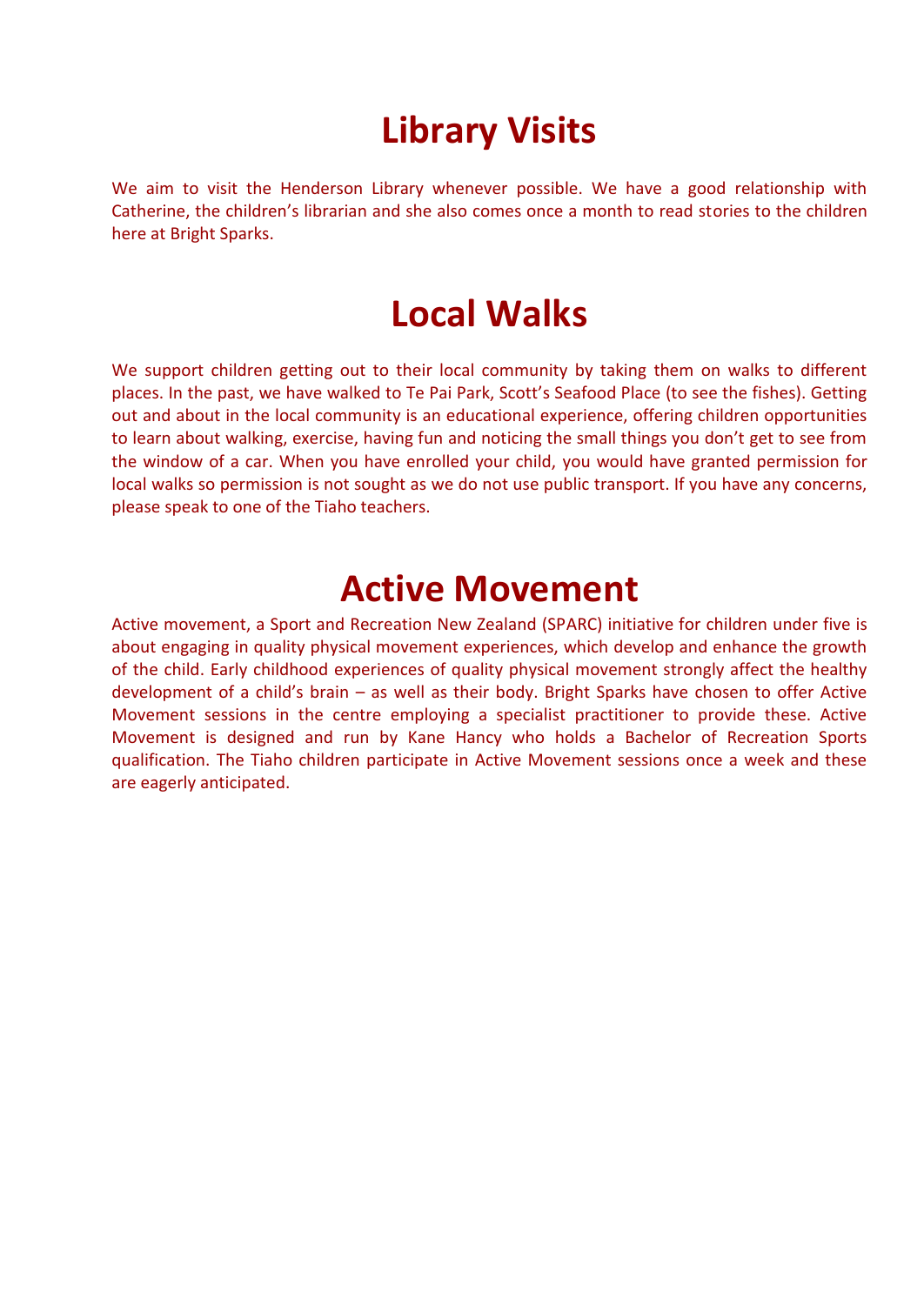# **Illness & Medicine Policy**

#### **Giving Medicine Protocol:**

All prescription medicine must be given directly to the teachers or placed in the fridge, on arrival. DO NOT LEAVE ANY MEDICINE IN BAGS OR BASKETS.

Teachers must be informed if any medicine must be given to the child.

Medication must:

- Be signed for in the Medicine register
- Be in its original container
- Be in the name of the child
- Not exceed the stated dosage

CREAMS: if not prescribed will be given at teachers' discretion.

PAMOL/PARACETAMOL: will be administered with discretion, ONLY for a shock or a rapidly rising temperature. Parents' permission is required. The parents will have to arrange for the child to be picked up as soon as possible. If the child's parents cannot be contacted, the stated emergency person will be contacted.

#### **Illness**

Bright Sparks Childcare undertakes to provide a safe and healthy environment for children and staff alike. It is advised that children stay away from the centre until there is no risk of spreading an illness. Any child who has:

- A high temperature (over  $37.5^{\circ}$  C)
- A unidentified rash
- Been vomiting or had diarrhea ( the child must be clear for 48 hours before returning- Doctor's Certificate will be required)
- Inflamed throat, eyes
- Green, runny nose
- Infected sores
- Weeping ears
- Eye infection while weeping
- Any infectious disease- please check Illness Policy for more details
- Head lice- child must be treated for a day before returning to the centre.

Whenever a child becomes ill during the day, the parents will be notified immediately and the child will be isolated (with a teacher/ Sick Bay) from the rest of the children until picked up (as soon as possible).Please notify the centre of any infections or illnesses: chickenpox, gastroenteritis, measles, conjunctivitis, croup, head lice, meningitis, ringworm etc.

### **Allergies & Food Requirements**

We cater for food allergies at Bright Sparks, preparing specific foods for children with allergies. Should you have any specific food requirements please talk to your child's teacher and/or ask to speak to our cook.